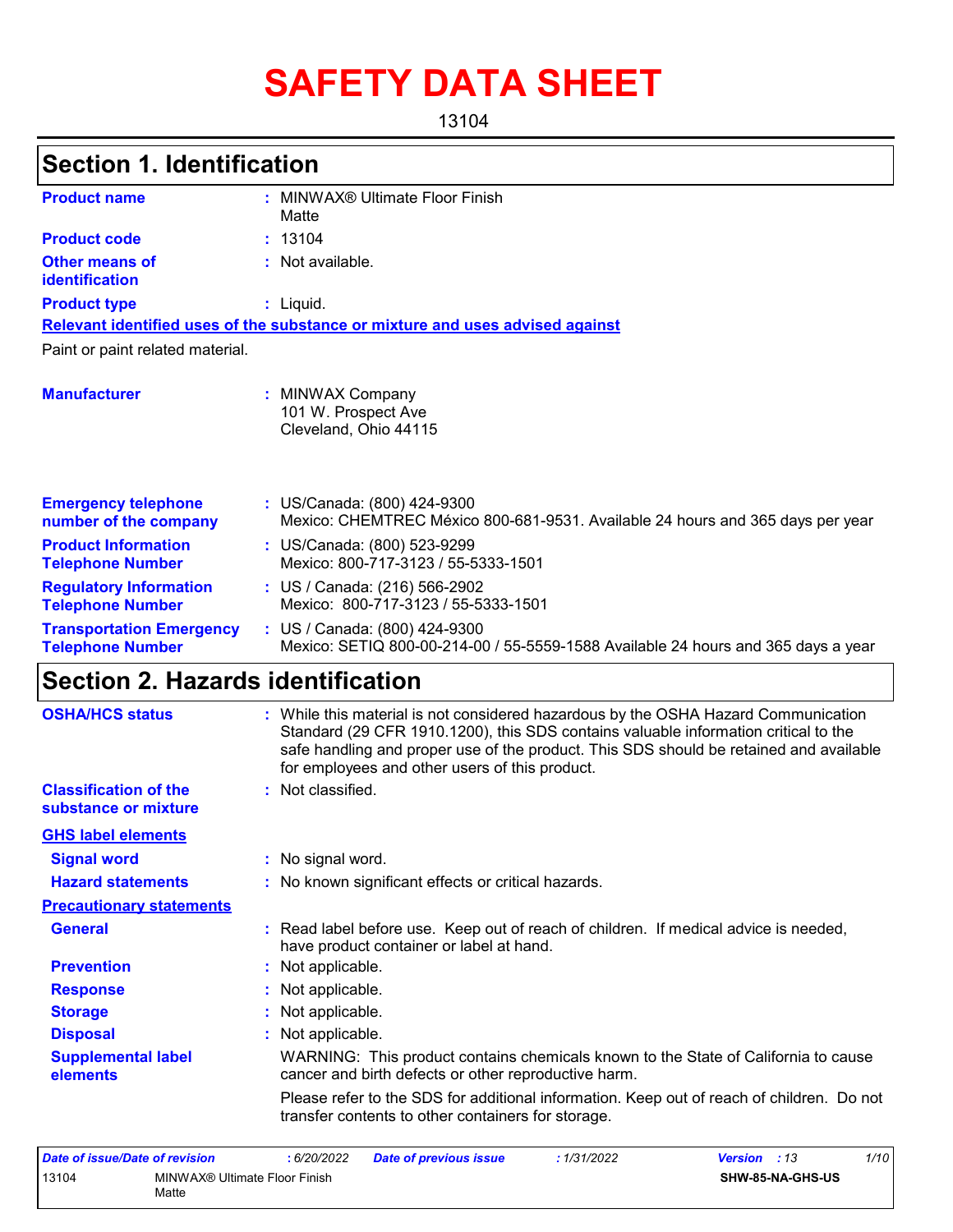### **Section 2. Hazards identification**

**Hazards not otherwise classified**

**:** None known.

# **Section 3. Composition/information on ingredients**

### **Substance/mixture**

**Other means of identification**

**:** Mixture

**:** Not available.

#### **CAS number/other identifiers**

| <b>Ingredient name</b>        | <b>1% by weight</b> | <b>CAS number</b> |
|-------------------------------|---------------------|-------------------|
| <b>Fumed Amorphous Silica</b> | }≥ا                 | 112945-52-5       |
| Amorphous Precipitated Silica | l≤3                 | 112926-00-8       |

Any concentration shown as a range is to protect confidentiality or is due to batch variation.

**There are no additional ingredients present which, within the current knowledge of the supplier and in the concentrations applicable, are classified and hence require reporting in this section.**

**Occupational exposure limits, if available, are listed in Section 8.**

### **Section 4. First aid measures**

#### Wash out mouth with water. If material has been swallowed and the exposed person is conscious, give small quantities of water to drink. Do not induce vomiting unless directed to do so by medical personnel. Get medical attention if symptoms occur. : Immediately flush eyes with plenty of water, occasionally lifting the upper and lower eyelids. Check for and remove any contact lenses. Get medical attention if irritation occurs. Flush contaminated skin with plenty of water. Remove contaminated clothing and **:** shoes. Get medical attention if symptoms occur. Remove victim to fresh air and keep at rest in a position comfortable for breathing. Get **:** medical attention if symptoms occur. **Eye contact Skin contact Inhalation Ingestion : Description of necessary first aid measures**

#### **Most important symptoms/effects, acute and delayed**

| <b>Potential acute health effects</b> |                                                                                                                                |
|---------------------------------------|--------------------------------------------------------------------------------------------------------------------------------|
| <b>Eye contact</b>                    | : No known significant effects or critical hazards.                                                                            |
| <b>Inhalation</b>                     | : No known significant effects or critical hazards.                                                                            |
| <b>Skin contact</b>                   | : No known significant effects or critical hazards.                                                                            |
| <b>Ingestion</b>                      | : No known significant effects or critical hazards.                                                                            |
| <b>Over-exposure signs/symptoms</b>   |                                                                                                                                |
| Eye contact                           | : No specific data.                                                                                                            |
| <b>Inhalation</b>                     | : No specific data.                                                                                                            |
| <b>Skin contact</b>                   | : No specific data.                                                                                                            |
| <b>Ingestion</b>                      | : No specific data.                                                                                                            |
|                                       | Indication of immediate medical attention and special treatment needed, if necessary                                           |
| <b>Notes to physician</b>             | : Treat symptomatically. Contact poison treatment specialist immediately if large<br>quantities have been ingested or inhaled. |
| <b>Specific treatments</b>            | : No specific treatment.                                                                                                       |
| <b>Protection of first-aiders</b>     | : No action shall be taken involving any personal risk or without suitable training.                                           |

| Date of issue/Date of revision |                                        | 6/20/2022 | <b>Date of previous issue</b> | 1/31/2022 | <b>Version</b> : 13 |                         | 2/10 |
|--------------------------------|----------------------------------------|-----------|-------------------------------|-----------|---------------------|-------------------------|------|
| 13104                          | MINWAX® Ultimate Floor Finish<br>Matte |           |                               |           |                     | <b>SHW-85-NA-GHS-US</b> |      |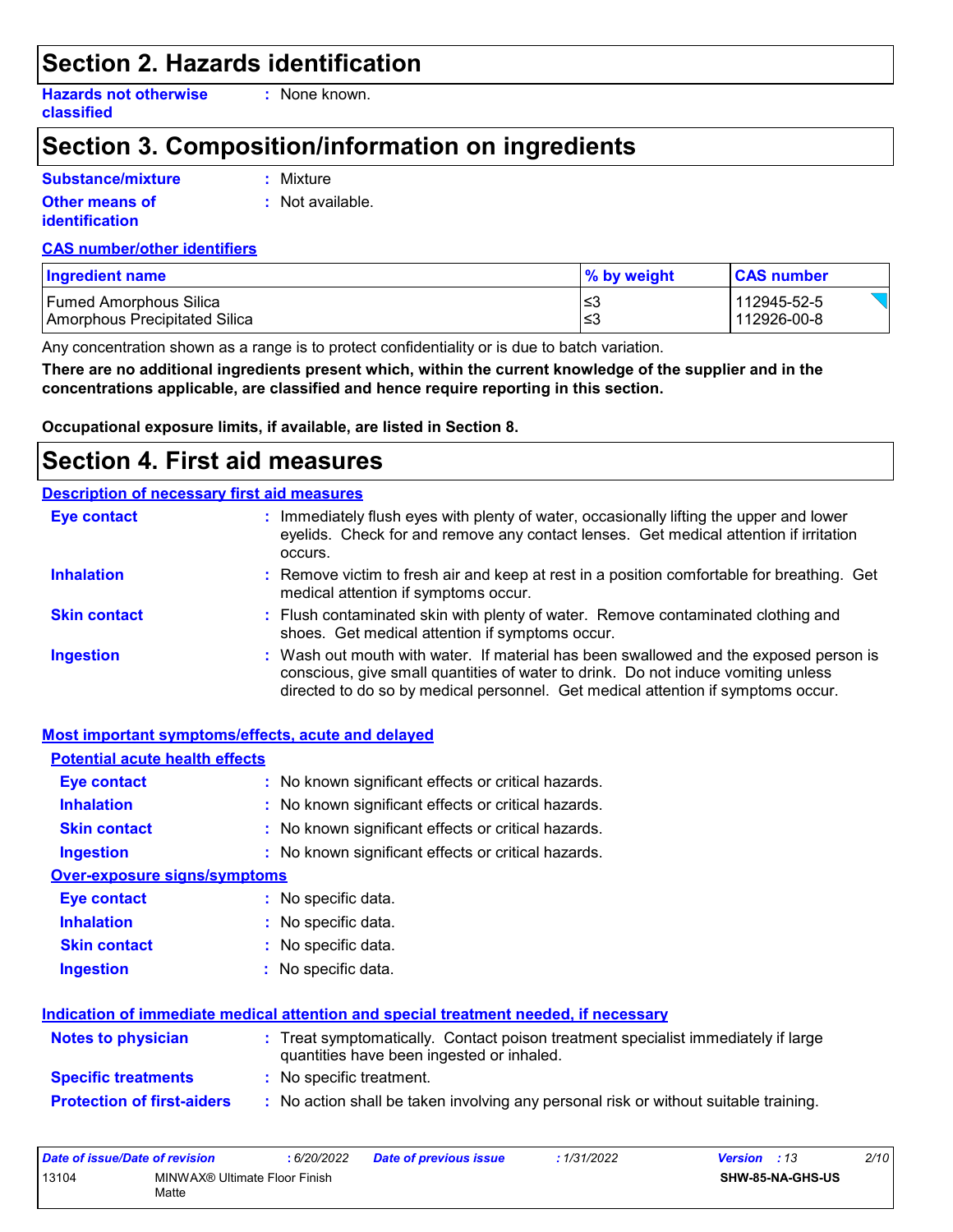# **Section 4. First aid measures**

**See toxicological information (Section 11)**

# **Section 5. Fire-fighting measures**

| <b>Extinguishing media</b>                               |                                                                                                                                                                                                     |
|----------------------------------------------------------|-----------------------------------------------------------------------------------------------------------------------------------------------------------------------------------------------------|
| <b>Suitable extinguishing</b><br>media                   | : Use an extinguishing agent suitable for the surrounding fire.                                                                                                                                     |
| Unsuitable extinguishing<br>media                        | : None known.                                                                                                                                                                                       |
| <b>Specific hazards arising</b><br>from the chemical     | : In a fire or if heated, a pressure increase will occur and the container may burst.                                                                                                               |
| <b>Hazardous thermal</b><br>decomposition products       | Decomposition products may include the following materials:<br>carbon dioxide<br>carbon monoxide<br>metal oxide/oxides                                                                              |
| <b>Special protective actions</b><br>for fire-fighters   | : Promptly isolate the scene by removing all persons from the vicinity of the incident if<br>there is a fire. No action shall be taken involving any personal risk or without suitable<br>training. |
| <b>Special protective</b><br>equipment for fire-fighters | : Fire-fighters should wear appropriate protective equipment and self-contained breathing<br>apparatus (SCBA) with a full face-piece operated in positive pressure mode.                            |

# **Section 6. Accidental release measures**

**Personal precautions, protective equipment and emergency procedures**

| For non-emergency<br>personnel   | : No action shall be taken involving any personal risk or without suitable training.<br>Evacuate surrounding areas. Keep unnecessary and unprotected personnel from<br>entering. Do not touch or walk through spilled material. Put on appropriate personal<br>protective equipment. |
|----------------------------------|--------------------------------------------------------------------------------------------------------------------------------------------------------------------------------------------------------------------------------------------------------------------------------------|
| For emergency responders         | : If specialized clothing is required to deal with the spillage, take note of any information in<br>Section 8 on suitable and unsuitable materials. See also the information in "For non-<br>emergency personnel".                                                                   |
| <b>Environmental precautions</b> | : Avoid dispersal of spilled material and runoff and contact with soil, waterways, drains<br>and sewers. Inform the relevant authorities if the product has caused environmental<br>pollution (sewers, waterways, soil or air).                                                      |

#### **Methods and materials for containment and cleaning up**

| <b>Small spill</b> | : Stop leak if without risk. Move containers from spill area. Dilute with water and mop up<br>if water-soluble. Alternatively, or if water-insoluble, absorb with an inert dry material and<br>place in an appropriate waste disposal container. Dispose of via a licensed waste<br>disposal contractor.                                                                                                                                                                                                                                                                                   |
|--------------------|--------------------------------------------------------------------------------------------------------------------------------------------------------------------------------------------------------------------------------------------------------------------------------------------------------------------------------------------------------------------------------------------------------------------------------------------------------------------------------------------------------------------------------------------------------------------------------------------|
| <b>Large spill</b> | : Stop leak if without risk. Move containers from spill area. Prevent entry into sewers,<br>water courses, basements or confined areas. Wash spillages into an effluent treatment<br>plant or proceed as follows. Contain and collect spillage with non-combustible,<br>absorbent material e.g. sand, earth, vermiculite or diatomaceous earth and place in<br>container for disposal according to local regulations (see Section 13). Dispose of via a<br>licensed waste disposal contractor. Note: see Section 1 for emergency contact<br>information and Section 13 for waste disposal. |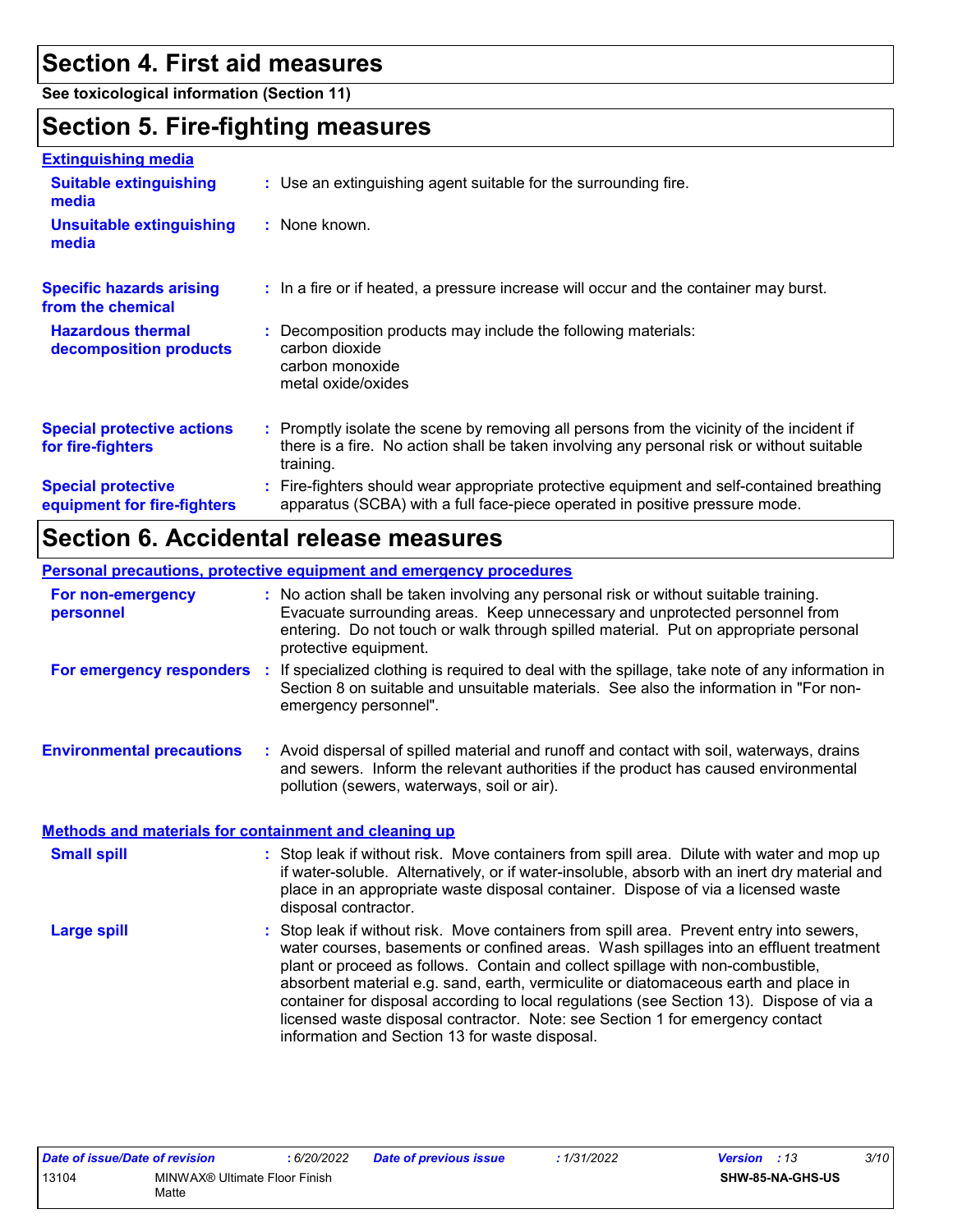# **Section 7. Handling and storage**

| <b>Precautions for safe handling</b>                                      |                                                                                                                                                                                                                                                                                                                                                                                                                                                                                                                                                                                    |
|---------------------------------------------------------------------------|------------------------------------------------------------------------------------------------------------------------------------------------------------------------------------------------------------------------------------------------------------------------------------------------------------------------------------------------------------------------------------------------------------------------------------------------------------------------------------------------------------------------------------------------------------------------------------|
| <b>Protective measures</b>                                                | : Put on appropriate personal protective equipment (see Section 8).                                                                                                                                                                                                                                                                                                                                                                                                                                                                                                                |
| <b>Advice on general</b><br>occupational hygiene                          | : Eating, drinking and smoking should be prohibited in areas where this material is<br>handled, stored and processed. Workers should wash hands and face before eating,<br>drinking and smoking. Remove contaminated clothing and protective equipment before<br>entering eating areas. See also Section 8 for additional information on hygiene<br>measures.                                                                                                                                                                                                                      |
| <b>Conditions for safe storage,</b><br>including any<br>incompatibilities | : Store in accordance with local regulations. Store in original container protected from<br>direct sunlight in a dry, cool and well-ventilated area, away from incompatible materials<br>(see Section 10) and food and drink. Keep container tightly closed and sealed until<br>ready for use. Containers that have been opened must be carefully resealed and kept<br>upright to prevent leakage. Do not store in unlabeled containers. Use appropriate<br>containment to avoid environmental contamination. See Section 10 for incompatible<br>materials before handling or use. |

# **Section 8. Exposure controls/personal protection**

#### **Control parameters**

#### **Occupational exposure limits (OSHA United States)**

| <b>Ingredient name</b>                       | CAS#        | <b>Exposure limits</b>                                                    |
|----------------------------------------------|-------------|---------------------------------------------------------------------------|
| <b>Fumed Amorphous Silica</b>                | 112945-52-5 | NIOSH REL (United States, 10/2020).<br>TWA: 6 mg/m $3$ 10 hours.          |
| Amorphous Precipitated Silica                | 112926-00-8 | NIOSH REL (United States, 10/2020).<br>TWA: 6 mg/m <sup>3</sup> 10 hours. |
| <b>Occupational exposure limits (Canada)</b> |             |                                                                           |
| <b>Ingredient name</b>                       | CAS#        | <b>Exposure limits</b>                                                    |
| None.                                        |             |                                                                           |
| <b>Occupational exposure limits (Mexico)</b> |             |                                                                           |
|                                              |             |                                                                           |

|       | CAS# | <b>Exposure limits</b> |
|-------|------|------------------------|
| None. |      |                        |

| <b>Appropriate engineering</b><br><b>controls</b> | : Good general ventilation should be sufficient to control worker exposure to airborne<br>contaminants.                                                                                                                                                                                                                                                                                           |
|---------------------------------------------------|---------------------------------------------------------------------------------------------------------------------------------------------------------------------------------------------------------------------------------------------------------------------------------------------------------------------------------------------------------------------------------------------------|
| <b>Environmental exposure</b><br><b>controls</b>  | : Emissions from ventilation or work process equipment should be checked to ensure<br>they comply with the requirements of environmental protection legislation. In some<br>cases, fume scrubbers, filters or engineering modifications to the process equipment<br>will be necessary to reduce emissions to acceptable levels.                                                                   |
| <b>Individual protection measures</b>             |                                                                                                                                                                                                                                                                                                                                                                                                   |
| <b>Hygiene measures</b>                           | : Wash hands, forearms and face thoroughly after handling chemical products, before<br>eating, smoking and using the lavatory and at the end of the working period.<br>Appropriate techniques should be used to remove potentially contaminated clothing.<br>Wash contaminated clothing before reusing. Ensure that eyewash stations and safety<br>showers are close to the workstation location. |
| <b>Eye/face protection</b>                        | : Safety eyewear complying with an approved standard should be used when a risk<br>assessment indicates this is necessary to avoid exposure to liquid splashes, mists,<br>gases or dusts. If contact is possible, the following protection should be worn, unless<br>the assessment indicates a higher degree of protection: safety glasses with side-<br>shields.                                |
| <b>Skin protection</b>                            |                                                                                                                                                                                                                                                                                                                                                                                                   |

| Date of issue/Date of revision |                                        | 6/20/2022 | <b>Date of previous issue</b> | : 1/31/2022 | <b>Version</b> : 13 |                  | 4/10 |
|--------------------------------|----------------------------------------|-----------|-------------------------------|-------------|---------------------|------------------|------|
| 13104                          | MINWAX® Ultimate Floor Finish<br>Matte |           |                               |             |                     | SHW-85-NA-GHS-US |      |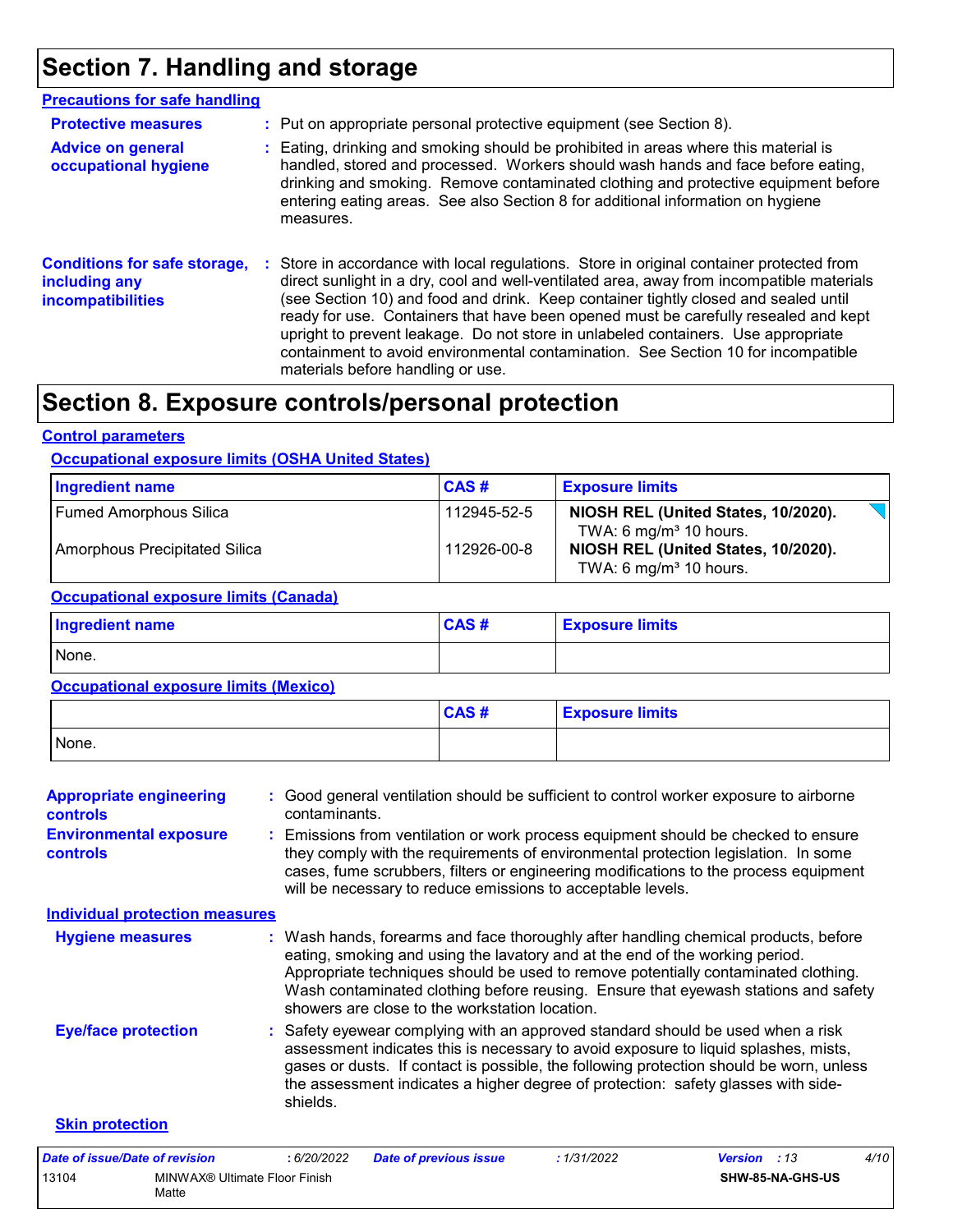# **Section 8. Exposure controls/personal protection**

| <b>Hand protection</b>        | : Chemical-resistant, impervious gloves complying with an approved standard should be<br>worn at all times when handling chemical products if a risk assessment indicates this is<br>necessary.                                                                                     |
|-------------------------------|-------------------------------------------------------------------------------------------------------------------------------------------------------------------------------------------------------------------------------------------------------------------------------------|
| <b>Body protection</b>        | : Personal protective equipment for the body should be selected based on the task being<br>performed and the risks involved and should be approved by a specialist before<br>handling this product.                                                                                 |
| <b>Other skin protection</b>  | : Appropriate footwear and any additional skin protection measures should be selected<br>based on the task being performed and the risks involved and should be approved by a<br>specialist before handling this product.                                                           |
| <b>Respiratory protection</b> | : Based on the hazard and potential for exposure, select a respirator that meets the<br>appropriate standard or certification. Respirators must be used according to a<br>respiratory protection program to ensure proper fitting, training, and other important<br>aspects of use. |

# **Section 9. Physical and chemical properties**

The conditions of measurement of all properties are at standard temperature and pressure unless otherwise indicated.

| <b>Appearance</b>                                                 |   |                                                                |
|-------------------------------------------------------------------|---|----------------------------------------------------------------|
| <b>Physical state</b>                                             |   | $:$ Liquid.                                                    |
| <b>Color</b>                                                      |   | Not available.                                                 |
| Odor                                                              |   | Not available.                                                 |
| <b>Odor threshold</b>                                             | ٠ | Not available.                                                 |
| pH                                                                |   | : 8                                                            |
| <b>Melting point/freezing point</b>                               |   | : Not available.                                               |
| <b>Boiling point, initial boiling</b><br>point, and boiling range |   | : $100^{\circ}$ C (212 $^{\circ}$ F)                           |
| <b>Flash point</b>                                                |   | : Closed cup: 100°C (212°F) [Pensky-Martens Closed Cup]        |
| <b>Evaporation rate</b>                                           |   | $0.09$ (butyl acetate = 1)                                     |
| <b>Flammability</b>                                               |   | Not available.                                                 |
| Lower and upper explosion<br>limit/flammability limit             |   | : Not available.                                               |
| <b>Vapor pressure</b>                                             |   | : $2.3$ kPa (17.5 mm Hg)                                       |
| <b>Relative vapor density</b>                                     |   | : 1 [Air = 1]                                                  |
| <b>Relative density</b>                                           |   | : 1.05                                                         |
| <b>Solubility</b>                                                 |   | Not available.                                                 |
| <b>Partition coefficient: n-</b><br>octanol/water                 |   | : Not applicable.                                              |
| <b>Auto-ignition temperature</b>                                  |   | : Not available.                                               |
| <b>Decomposition temperature</b>                                  |   | : Not available.                                               |
| <b>Viscosity</b>                                                  |   | Kinematic (40°C (104°F)): >20.5 mm <sup>2</sup> /s (>20.5 cSt) |
| <b>Molecular weight</b>                                           |   | Not applicable.                                                |
| <b>Aerosol product</b>                                            |   |                                                                |
| <b>Heat of combustion</b>                                         |   | : $1.645$ kJ/g                                                 |

$$
: 1/31/2022
$$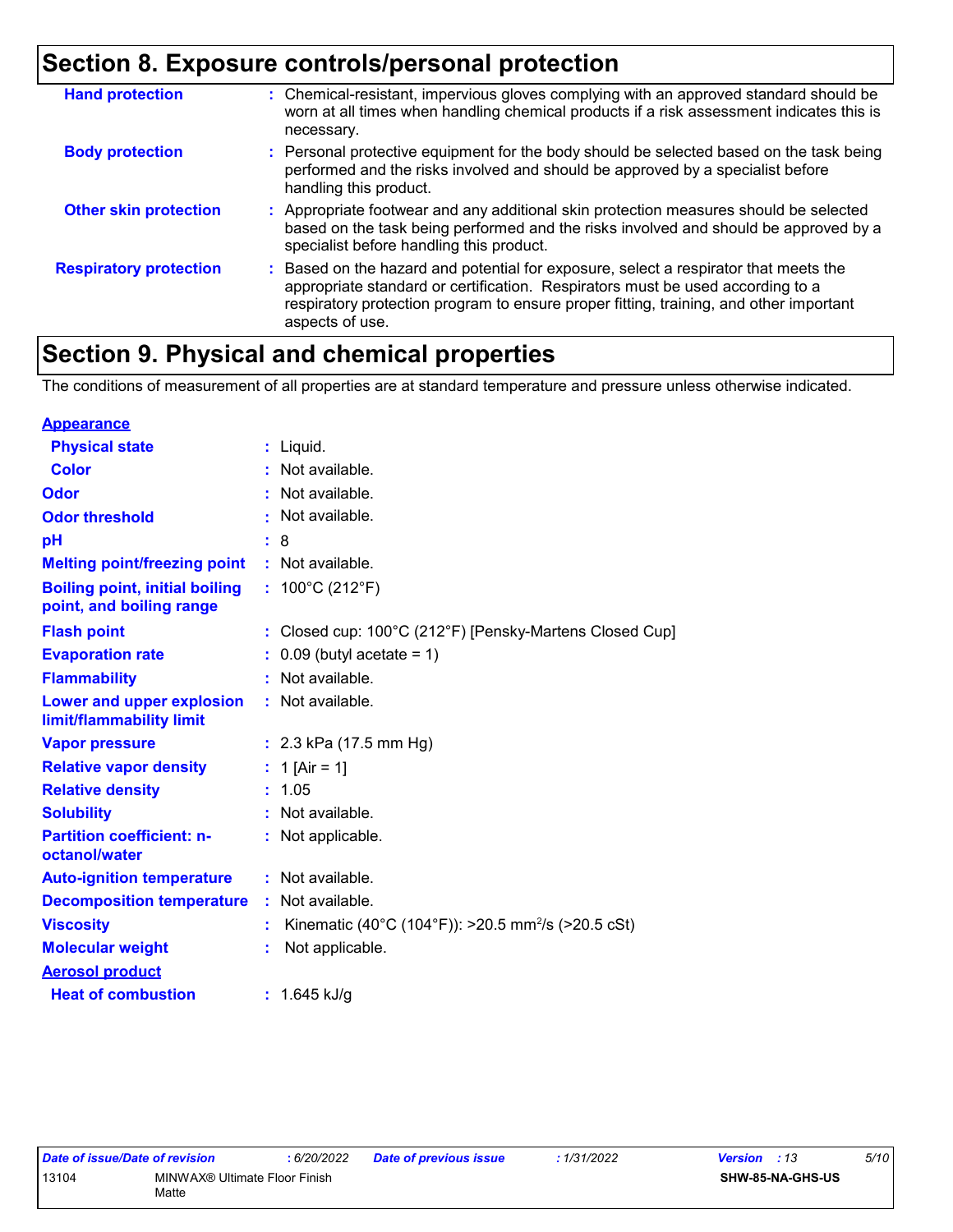# **Section 10. Stability and reactivity**

| <b>Reactivity</b>                            | : No specific test data related to reactivity available for this product or its ingredients.              |
|----------------------------------------------|-----------------------------------------------------------------------------------------------------------|
| <b>Chemical stability</b>                    | : The product is stable.                                                                                  |
| <b>Possibility of hazardous</b><br>reactions | : Under normal conditions of storage and use, hazardous reactions will not occur.                         |
| <b>Conditions to avoid</b>                   | : No specific data.                                                                                       |
| <b>Incompatible materials</b>                | : No specific data.                                                                                       |
| <b>Hazardous decomposition</b><br>products   | : Under normal conditions of storage and use, hazardous decomposition products should<br>not be produced. |

### **Section 11. Toxicological information**

#### **Information on toxicological effects**

#### **Acute toxicity**

| <b>Product/ingredient name</b> | Result    | <b>Species</b> | <b>Dose</b> | <b>Exposure</b> |
|--------------------------------|-----------|----------------|-------------|-----------------|
| Fumed Amorphous Silica         | LD50 Oral | Rat            | 3160 mg/kg  |                 |

#### **Irritation/Corrosion**

Not available.

#### **Sensitization**

Not available.

#### **Mutagenicity**

Not available.

#### **Carcinogenicity**

Not available.

#### **Classification**

| <b>Product/ingredient name</b>                                    | <b>OSHA</b> | <b>IARC</b> | <b>NTP</b> |
|-------------------------------------------------------------------|-------------|-------------|------------|
| <b>Fumed Amorphous Silica</b><br>Amorphous Precipitated<br>Silica | -           | $\sim$      |            |

#### **Reproductive toxicity**

Not available.

#### **Teratogenicity**

Not available.

#### **Specific target organ toxicity (single exposure)**

Not available.

#### **Specific target organ toxicity (repeated exposure)**

Not available.

#### **Aspiration hazard**

Not available.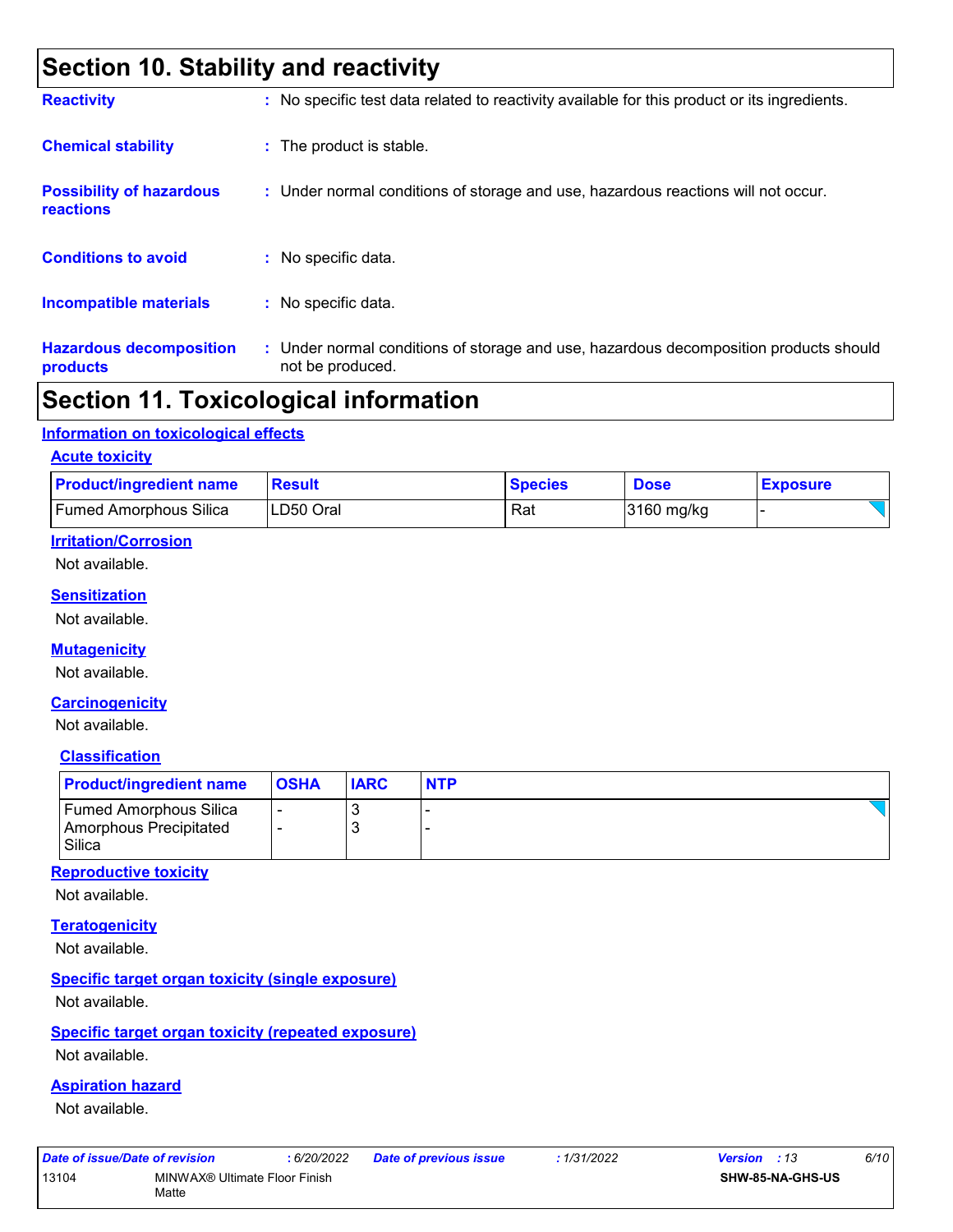# **Section 11. Toxicological information**

| Information on the likely<br>routes of exposure | : Not available.                                    |
|-------------------------------------------------|-----------------------------------------------------|
| <b>Potential acute health effects</b>           |                                                     |
| <b>Eye contact</b>                              | : No known significant effects or critical hazards. |
| <b>Inhalation</b>                               | : No known significant effects or critical hazards. |
| <b>Skin contact</b>                             | : No known significant effects or critical hazards. |
| <b>Ingestion</b>                                | : No known significant effects or critical hazards. |

|                     | Symptoms related to the physical, chemical and toxicological characteristics |
|---------------------|------------------------------------------------------------------------------|
| Eye contact         | : No specific data.                                                          |
| <b>Inhalation</b>   | : No specific data.                                                          |
| <b>Skin contact</b> | : No specific data.                                                          |
| <b>Ingestion</b>    | : No specific data.                                                          |

#### **Delayed and immediate effects and also chronic effects from short and long term exposure**

| <b>Short term exposure</b>                        |                                                     |
|---------------------------------------------------|-----------------------------------------------------|
| <b>Potential immediate</b><br>effects             | $:$ Not available.                                  |
| <b>Potential delayed effects</b>                  | $:$ Not available.                                  |
| Long term exposure                                |                                                     |
| <b>Potential immediate</b><br>effects             | $:$ Not available.                                  |
| <b>Potential delayed effects : Not available.</b> |                                                     |
| <b>Potential chronic health effects</b>           |                                                     |
| Not available.                                    |                                                     |
| <b>General</b>                                    | : No known significant effects or critical hazards. |
| <b>Carcinogenicity</b>                            | : No known significant effects or critical hazards. |
| <b>Mutagenicity</b>                               | : No known significant effects or critical hazards. |
| <b>Teratogenicity</b>                             | : No known significant effects or critical hazards. |
| <b>Developmental effects</b>                      | : No known significant effects or critical hazards. |
| <b>Fertility effects</b>                          | : No known significant effects or critical hazards. |
|                                                   |                                                     |

| <b>Numerical measures of toxicity</b> |  |
|---------------------------------------|--|
| <b>Acute toxicity estimates</b>       |  |
| Not available.                        |  |

# **Section 12. Ecological information**

#### **Toxicity**

Not available.

#### **Persistence and degradability**

Not available.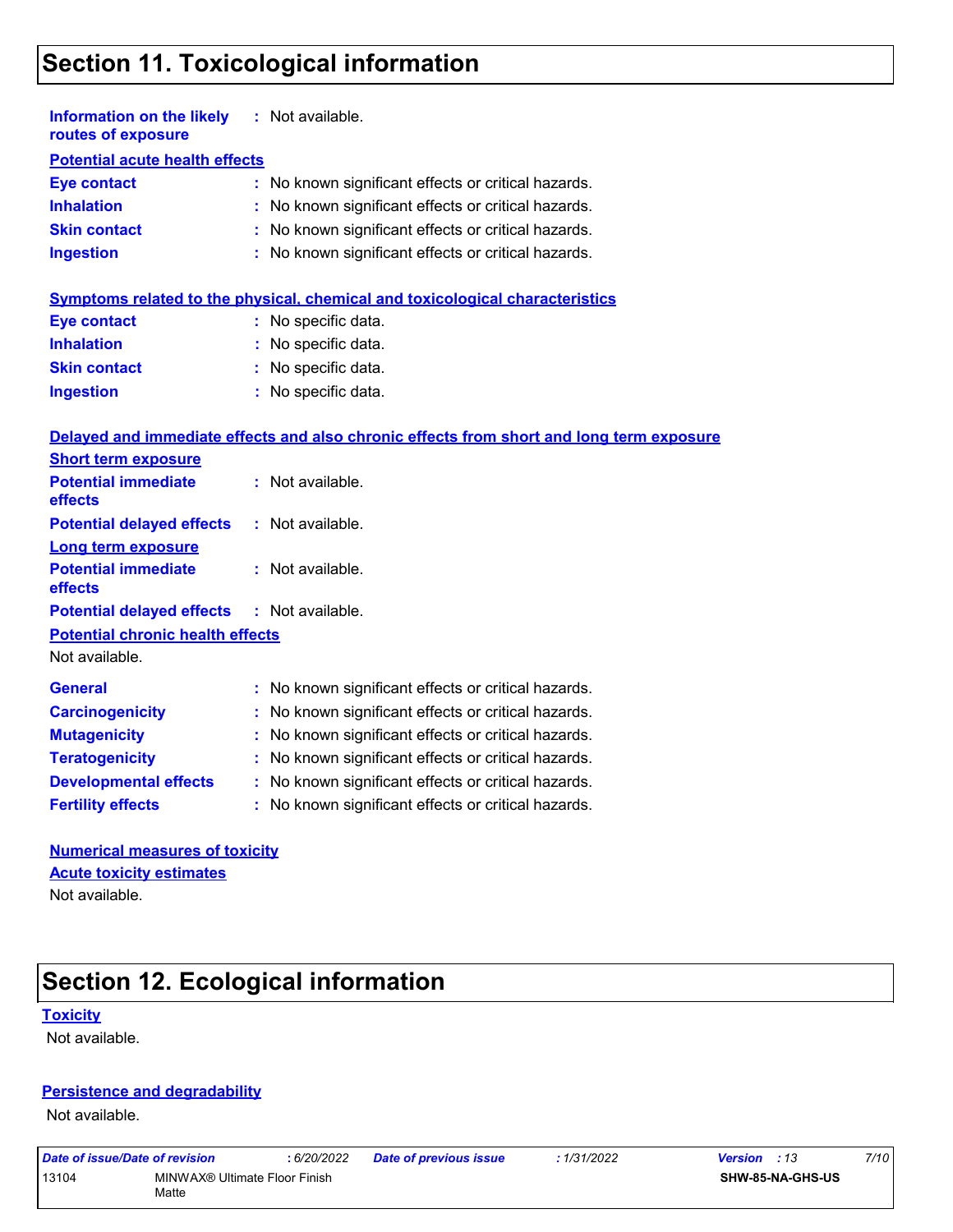# **Section 12. Ecological information**

#### **Bioaccumulative potential**

Not available.

| <b>Mobility in soil</b>                                 |                  |
|---------------------------------------------------------|------------------|
| <b>Soil/water partition</b><br><b>coefficient (Koc)</b> | : Not available. |

**Other adverse effects :** No known significant effects or critical hazards.

### **Section 13. Disposal considerations**

**Disposal methods :**

The generation of waste should be avoided or minimized wherever possible. Disposal of this product, solutions and any by-products should at all times comply with the requirements of environmental protection and waste disposal legislation and any regional local authority requirements. Dispose of surplus and non-recyclable products via a licensed waste disposal contractor. Waste should not be disposed of untreated to the sewer unless fully compliant with the requirements of all authorities with jurisdiction. Waste packaging should be recycled. Incineration or landfill should only be considered when recycling is not feasible. This material and its container must be disposed of in a safe way. Empty containers or liners may retain some product residues. Avoid dispersal of spilled material and runoff and contact with soil, waterways, drains and sewers.

### **Section 14. Transport information**

|                                         | <b>DOT</b><br><b>Classification</b> | <b>TDG</b><br><b>Classification</b> | <b>Mexico</b><br><b>Classification</b> | <b>IATA</b>    | <b>IMDG</b>    |
|-----------------------------------------|-------------------------------------|-------------------------------------|----------------------------------------|----------------|----------------|
| <b>UN number</b>                        | Not regulated.                      | Not regulated.                      | Not regulated.                         | Not regulated. | Not regulated. |
| <b>UN proper</b><br>shipping name       | $\blacksquare$                      | ۰                                   | ä,                                     |                |                |
| <b>Transport</b><br>hazard class(es)    | $\overline{\phantom{a}}$            | ۰                                   |                                        |                |                |
| <b>Packing group</b>                    | $\blacksquare$                      | ۰                                   | $\blacksquare$                         |                | $\blacksquare$ |
| <b>Environmental</b><br>hazards         | No.                                 | No.                                 | No.                                    | No.            | No.            |
| <b>Additional</b><br><b>information</b> | $\blacksquare$                      | ۰                                   | ä,                                     |                |                |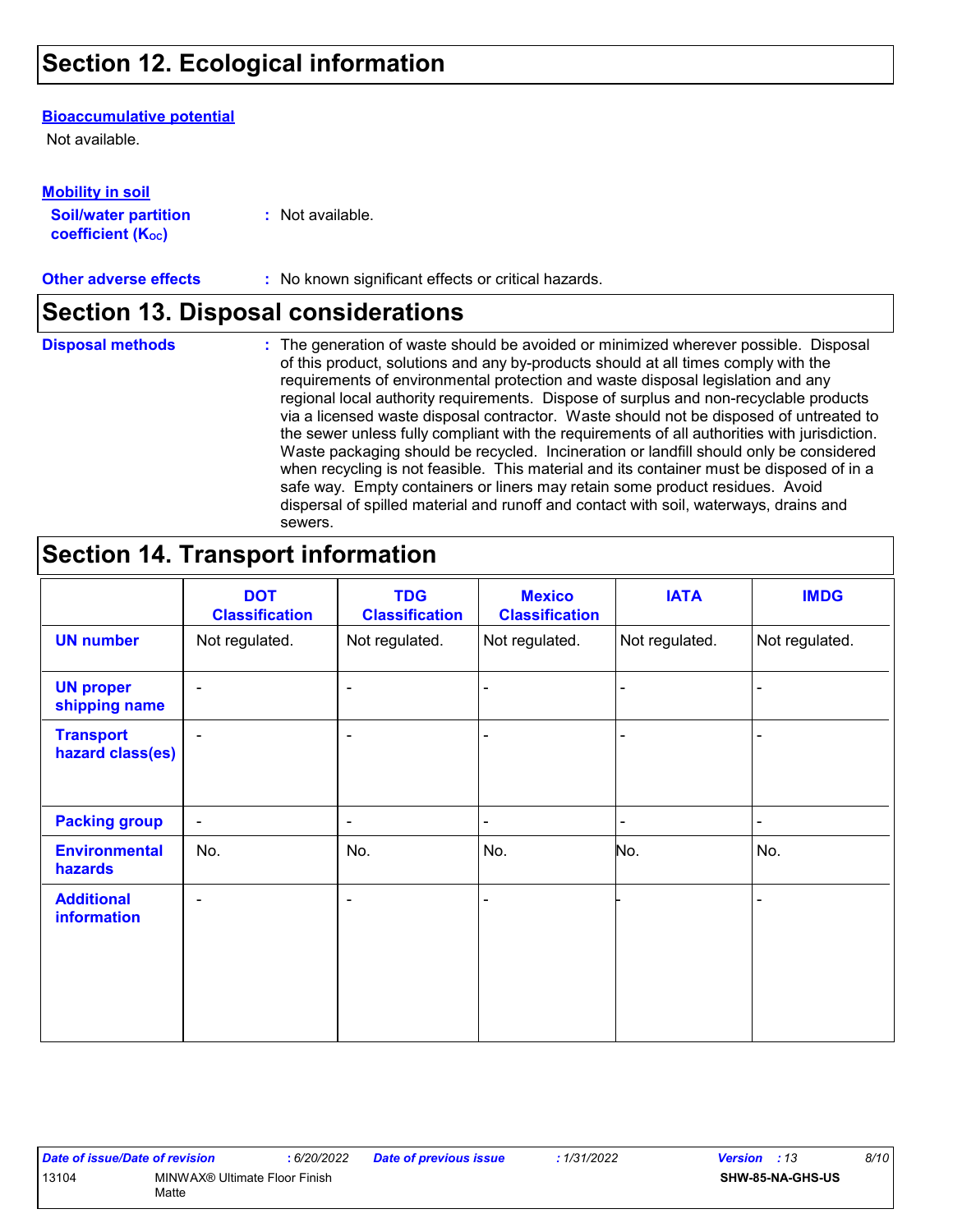# **Section 14. Transport information**

| Special precautions for user :                           | Multi-modal shipping descriptions are provided for informational purposes and do not<br>consider container sizes. The presence of a shipping description for a particular<br>mode of transport (sea, air, etc.), does not indicate that the product is packaged<br>suitably for that mode of transport. All packaging must be reviewed for suitability<br>prior to shipment, and compliance with the applicable regulations is the sole<br>responsibility of the person offering the product for transport. People loading and<br>unloading dangerous goods must be trained on all of the risks deriving from the<br>substances and on all actions in case of emergency situations. |
|----------------------------------------------------------|-------------------------------------------------------------------------------------------------------------------------------------------------------------------------------------------------------------------------------------------------------------------------------------------------------------------------------------------------------------------------------------------------------------------------------------------------------------------------------------------------------------------------------------------------------------------------------------------------------------------------------------------------------------------------------------|
| <b>Transport in bulk according</b><br>to IMO instruments | : Not available.                                                                                                                                                                                                                                                                                                                                                                                                                                                                                                                                                                                                                                                                    |

: Not available. **Proper shipping name :**

# **Section 15. Regulatory information**

**TSCA 5(a)2 proposed significant new use rules**: 5-Chloro-2-methylisothiazolinone; 2-Methyl-4-isothiazolin-3-one

#### **SARA 313**

SARA 313 (40 CFR 372.45) supplier notification can be found on the Environmental Data Sheet.

#### **California Prop. 65**

WARNING: This product contains chemicals known to the State of California to cause cancer and birth defects or other reproductive harm.

#### **International regulations**

| <b>International lists</b> | <b>Australia inventory (AllC): Not determined.</b>           |
|----------------------------|--------------------------------------------------------------|
|                            | China inventory (IECSC): Not determined.                     |
|                            | Japan inventory (CSCL): Not determined.                      |
|                            | Japan inventory (ISHL): Not determined.                      |
|                            | Korea inventory (KECI): Not determined.                      |
|                            | New Zealand Inventory of Chemicals (NZIoC): Not determined.  |
|                            | Philippines inventory (PICCS): Not determined.               |
|                            | Taiwan Chemical Substances Inventory (TCSI): Not determined. |
|                            | Thailand inventory: Not determined.                          |
|                            | Turkey inventory: Not determined.                            |
|                            | Vietnam inventory: Not determined.                           |

### **Section 16. Other information**

**Hazardous Material Information System (U.S.A.)**



**The customer is responsible for determining the PPE code for this material. For more information on HMIS® Personal Protective Equipment (PPE) codes, consult the HMIS® Implementation Manual.**

**Caution: HMIS® ratings are based on a 0-4 rating scale, with 0 representing minimal hazards or risks, and 4 representing significant hazards or risks. Although HMIS® ratings and the associated label are not required on SDSs or products leaving a facility under 29 CFR 1910.1200, the preparer may choose to provide them. HMIS® ratings are to be used with a fully implemented HMIS® program. HMIS® is a registered trademark and service mark of the American Coatings Association, Inc.**

**Procedure used to derive the classification**

| <b>Classification</b> | <b>Justification</b> |  |  |
|-----------------------|----------------------|--|--|
| Not classified.       |                      |  |  |
|                       |                      |  |  |

| Date of issue/Date of revision |                                        | : 6/20/2022 | <b>Date of previous issue</b> | : 1/31/2022 | <b>Version</b> : 13 |                         | 9/10 |
|--------------------------------|----------------------------------------|-------------|-------------------------------|-------------|---------------------|-------------------------|------|
| 13104                          | MINWAX® Ultimate Floor Finish<br>Matte |             |                               |             |                     | <b>SHW-85-NA-GHS-US</b> |      |